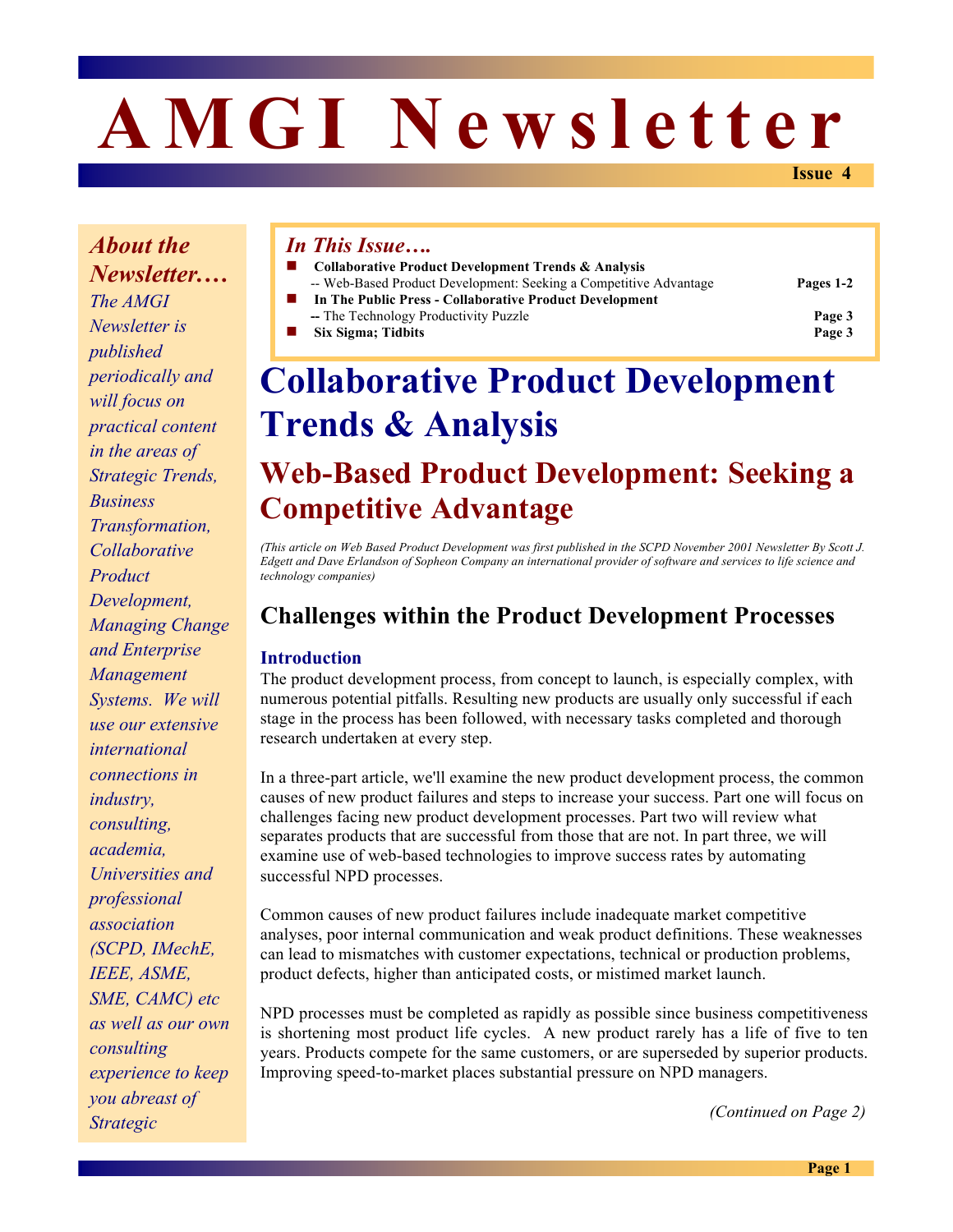#### **Web-Based Product Development: Seeking a Competitive Advantage (Cont'd)**

However, the rewards are great for companies that launch winners. On average, products not sold five years ago now account for a staggering 50 percent of company sales. A study of 203 representative US product launches shows a return of 96.9 percent on investments in successful new products, with an average payback period of 2.49 years, and an average market share of 47.3 percent in identified target markets.

#### **The New Product Battlefield**

The advent of the Internet and globalization opens up world markets to many companies. Any company has to compete with domestic and foreign players, wherever it chooses to operate.

In addition, market conditions are never constant. All areas of technology are developing rapidly, and customer needs, wants and preferences change regularly.

Change is a staple for companies that design and manufacture consumer technology goods, like mobile phones. The technology behind mobile communication devices is changing so quickly that only weeks after the most technologically advanced phone has reached retail shelves, it is unfashionable, with consumers looking for the next product iteration.

Unfortunately, in the quest for development speed, many companies have been cutting corners and omitting critical activities. Other organizations have embraced speed-to-market, but have been smart in doing so. Smart companies have worked hard to streamline processes or remove activities that do not produce value. They have also created decision gates that operate in NPD time vs. calendar time.

#### **The Project Management Challenge**

Too often, cutting-edge companies seek success by having multiple teams working on multiple new products or versions of new products simultaneously. For example, Dr. Robert G. Cooper notes in Winning at New Products, "as product version number 1 is hitting the market, its replacement, product version number 2 is already in development, and product version number 3 is waiting in the wings for a go-todevelopment decision."

Smart processes raise the odds of maintaining healthy product portfolios and providing for sustainable competitive advantage, but they also increase process complexity. It is more difficult for managers in charge of business strategy to keep track of everything under development.

Reducing the time to get a new product to market must not result in improper project management. New products stand a better chance of making it to market and succeeding when they get there if well-defined new product development processes are in place. Decisions are then factually based, and plenty of homework has been conducted.

#### **Typical Problems within a NPD Process**

1. Unstable product development processes.

- 2. Difficulties in managing multiple projects.
- 3. Difficulty co-ordinating efforts among global work teams.
- 4. The continual need for efficiency gains within NPD processes.
- 5. Inconsistent process measurement.
- 6. The inability to deliver timely information on portfolio analyses to executives.
- 7. A lack of sharing and/or information reuse.
- 8. Constant turnover and/or training of new NPD personnel.
- 9. Lack of productivity due to document preparation for gate meetings.

At present, product successes are inconsistent. The failure rate for new products is high, resulting in many wasted company resources. Studies report that only 59 percent of new products launched are successful, and about 46 percent of the resources invested in the development and launch of new products is squandered on products that never make it to market or fail when they do.

Some companies, however, enjoy success rates of nearly 80 percent, while bringing the same number of new products to market as less successful companies. Top performers generate nearly 50 percent of the overall sales and profits from new product offerings over a five-year period. These companies spend only 20 percent of their new product development resources on losers. Part two will review what separates products that win in the marketplace from those that do not.